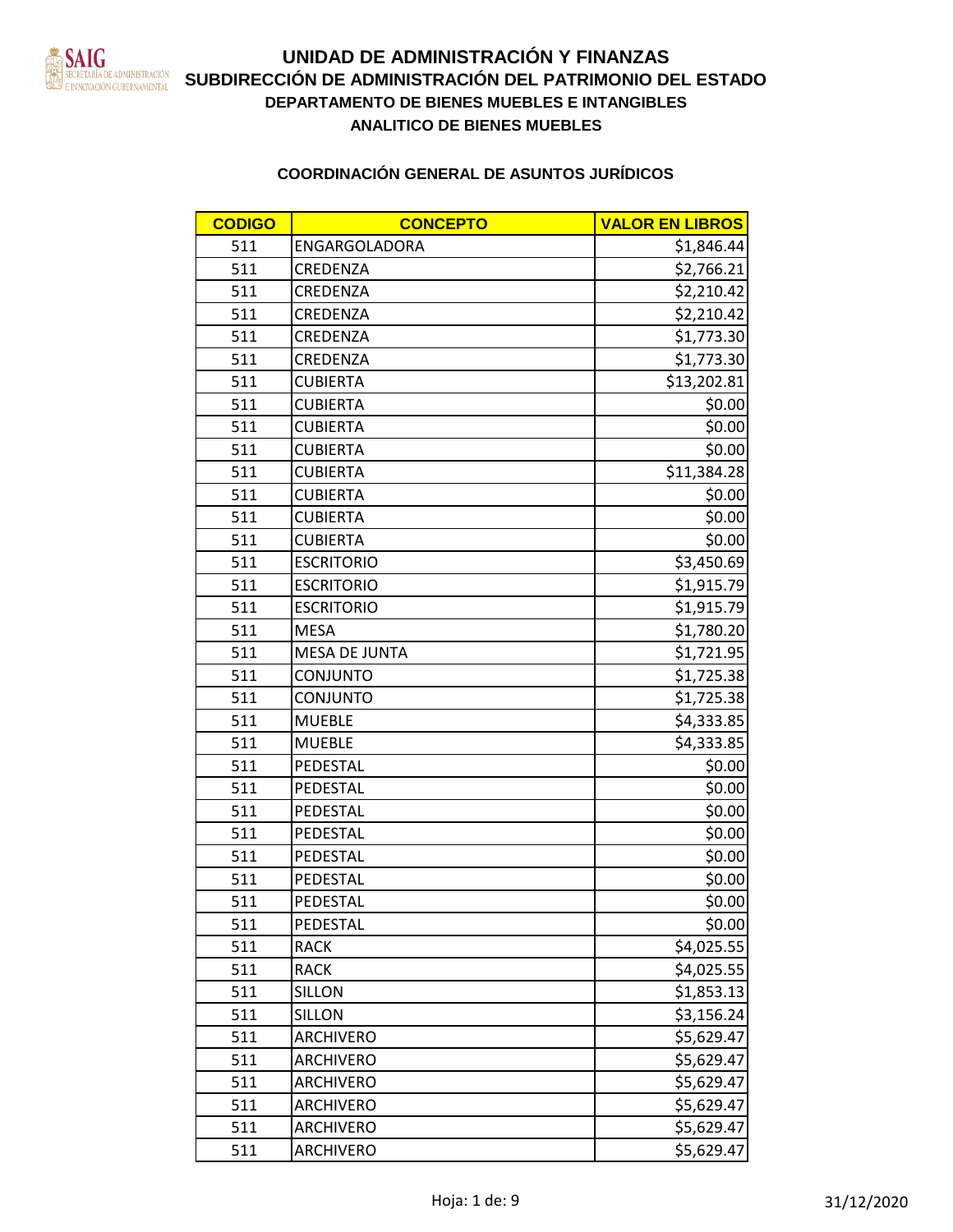

| <b>CODIGO</b> | <b>CONCEPTO</b>             | <b>VALOR EN LIBROS</b> |
|---------------|-----------------------------|------------------------|
| 511           | ARCHIVERO                   | \$5,629.47             |
| 511           | <b>ARCHIVERO</b>            | \$5,629.47             |
| 511           | <b>ARCHIVERO</b>            | \$5,629.47             |
| 511           | <b>ARCHIVERO</b>            | \$5,629.47             |
| 511           | ARCHIVERO                   | \$5,629.47             |
| 511           | ARCHIVERO                   | \$5,629.47             |
| 511           | <b>ARCHIVERO</b>            | \$5,629.47             |
| 511           | <b>ESCRITORIO</b>           | \$14,120.49            |
| 511           | <b>ESCRITORIO</b>           | \$14,120.49            |
| 511           | <b>ESCRITORIO</b>           | \$14,120.49            |
| 511           | <b>ESCRITORIO</b>           | \$14,120.49            |
| 511           | <b>ESCRITORIO</b>           | \$14,120.49            |
| 511           | <b>ESCRITORIO</b>           | \$14,120.49            |
| 511           | <b>GABINETE</b>             | \$8,830.36             |
| 511           | <b>GABINETE</b>             | \$2,866.48             |
| 511           | <b>GABINETE</b>             | \$8,830.36             |
| 511           | <b>GABINETE</b>             | \$8,830.36             |
| 511           | <b>GABINETE</b>             | \$8,830.36             |
| 511           | <b>GABINETE</b>             | \$8,830.36             |
| 515           | <b>ACCESORIO PARA CABLE</b> | \$3,499.87             |
| 515           | C.P.U.                      | \$6,115.95             |
| 515           | C.P.U.                      | \$6,115.95             |
| 515           | C.P.U.                      | \$5,544.45             |
| 515           | C.P.U.                      | \$6,115.95             |
| 515           | C.P.U.                      | \$5,544.45             |
| 515           | C.P.U.                      | \$5,544.45             |
| 515           | C.P.U.                      | \$5,544.45             |
| 515           | C.P.U.                      | \$5,544.45             |
| 515           | C.P.U.                      | \$5,544.45             |
| 515           | C.P.U.                      | \$5,544.45             |
| 515           | C.P.U.                      | \$5,544.45             |
| 515           | C.P.U.                      | \$5,544.45             |
| 515           | C.P.U.                      | \$5,544.45             |
| 515           | C.P.U.                      | \$6,115.95             |
| 515           | C.P.U.                      | \$6,115.95             |
| 515           | <b>COMPUTADORA</b>          | \$4,312.50             |
| 515           | <b>LAPTOP</b>               | \$5,519.66             |
| 515           | <b>MONITOR</b>              | \$0.00                 |
| 515           | <b>MONITOR</b>              | \$0.00                 |
| 515           | <b>CORDONES</b>             | \$9,868.04             |
| 515           | <b>MONITOR</b>              | \$0.00                 |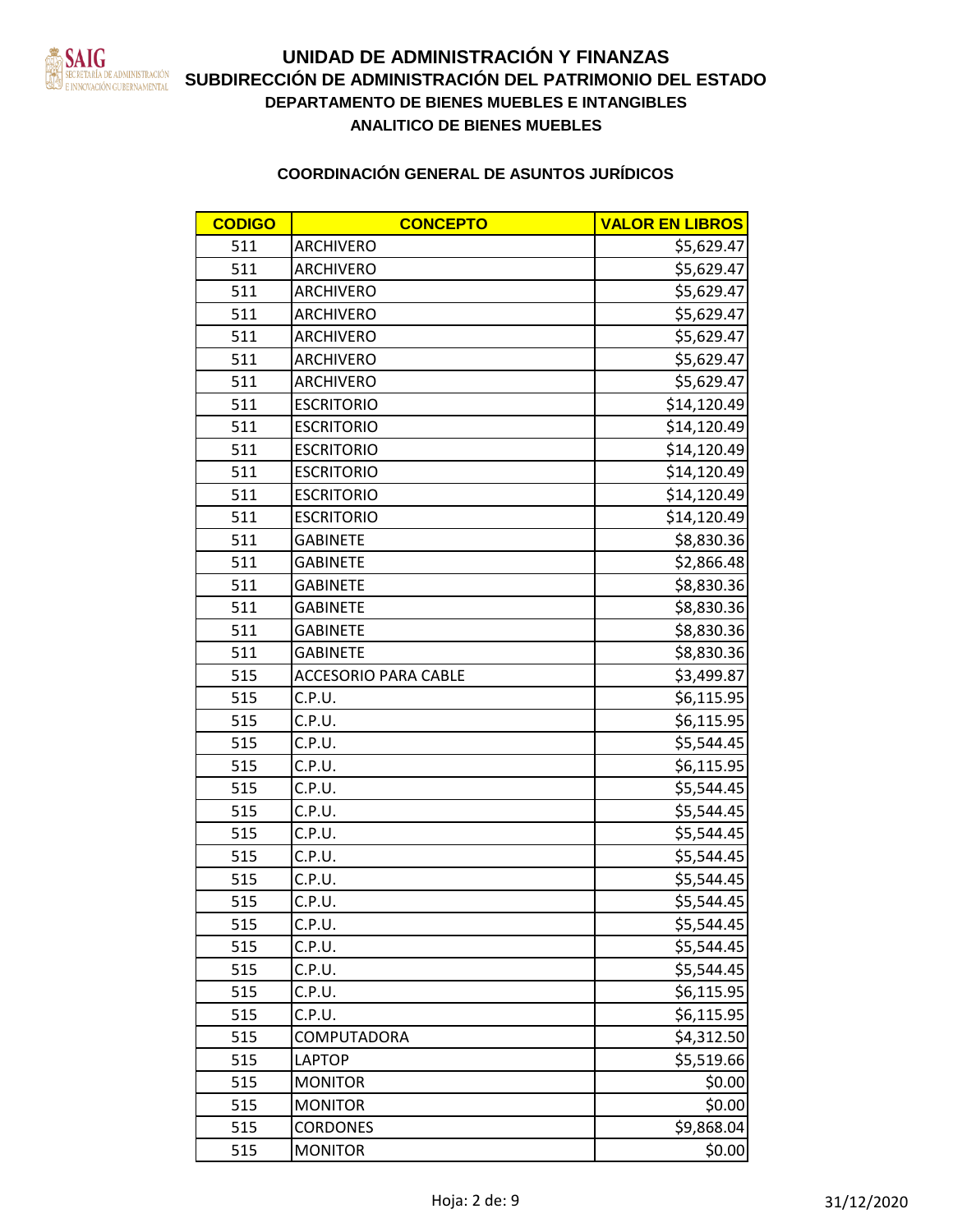

| <b>CODIGO</b> | <b>CONCEPTO</b> | <b>VALOR EN LIBROS</b> |
|---------------|-----------------|------------------------|
| 515           | C.P.U.          | \$7,092.30             |
| 515           | C.P.U.          | \$7,092.30             |
| 515           | C.P.U.          | \$7,103.38             |
| 515           | C.P.U.          | \$7,092.30             |
| 515           | C.P.U.          | \$7,092.30             |
| 515           | C.P.U.          | \$7,092.30             |
| 515           | C.P.U.          | \$7,092.30             |
| 515           | C.P.U.          | \$7,092.30             |
| 515           | C.P.U.          | \$7,092.30             |
| 515           | C.P.U.          | \$7,092.30             |
| 515           | C.P.U.          | \$7,103.38             |
| 515           | C.P.U.          | \$7,103.38             |
| 515           | C.P.U.          | \$7,103.38             |
| 515           | C.P.U.          | \$7,092.30             |
| 515           | C.P.U.          | \$7,092.30             |
| 515           | C.P.U.          | \$7,092.30             |
| 515           | C.P.U.          | \$7,092.30             |
| 515           | C.P.U.          | \$7,092.30             |
| 515           | C.P.U.          | \$7,103.38             |
| 515           | C.P.U.          | \$7,103.38             |
| 515           | C.P.U.          | \$7,103.38             |
| 515           | C.P.U.          | \$7,103.38             |
| 515           | C.P.U.          | \$7,092.30             |
| 515           | C.P.U.          | \$7,092.30             |
| 515           | C.P.U.          | \$7,092.30             |
| 515           | C.P.U.          | \$7,092.30             |
| 515           | C.P.U.          | \$7,092.30             |
| 515           | C.P.U.          | \$7,092.30             |
| 515           | C.P.U.          | \$7,092.30             |
| 515           | C.P.U.          | \$7,092.30             |
| 515           | C.P.U.          | \$7,092.30             |
| 515           | C.P.U.          | \$7,092.30             |
| 515           | C.P.U.          | \$7,092.30             |
| 515           | C.P.U.          | \$7,092.30             |
| 515           | C.P.U.          | \$7,092.30             |
| 515           | C.P.U.          | \$7,103.38             |
| 515           | C.P.U.          | \$7,103.38             |
| 515           | C.P.U.          | \$7,103.38             |
| 515           | C.P.U.          | \$7,103.38             |
| 515           | C.P.U.          | \$7,103.38             |
| 515           | C.P.U.          | \$7,103.38             |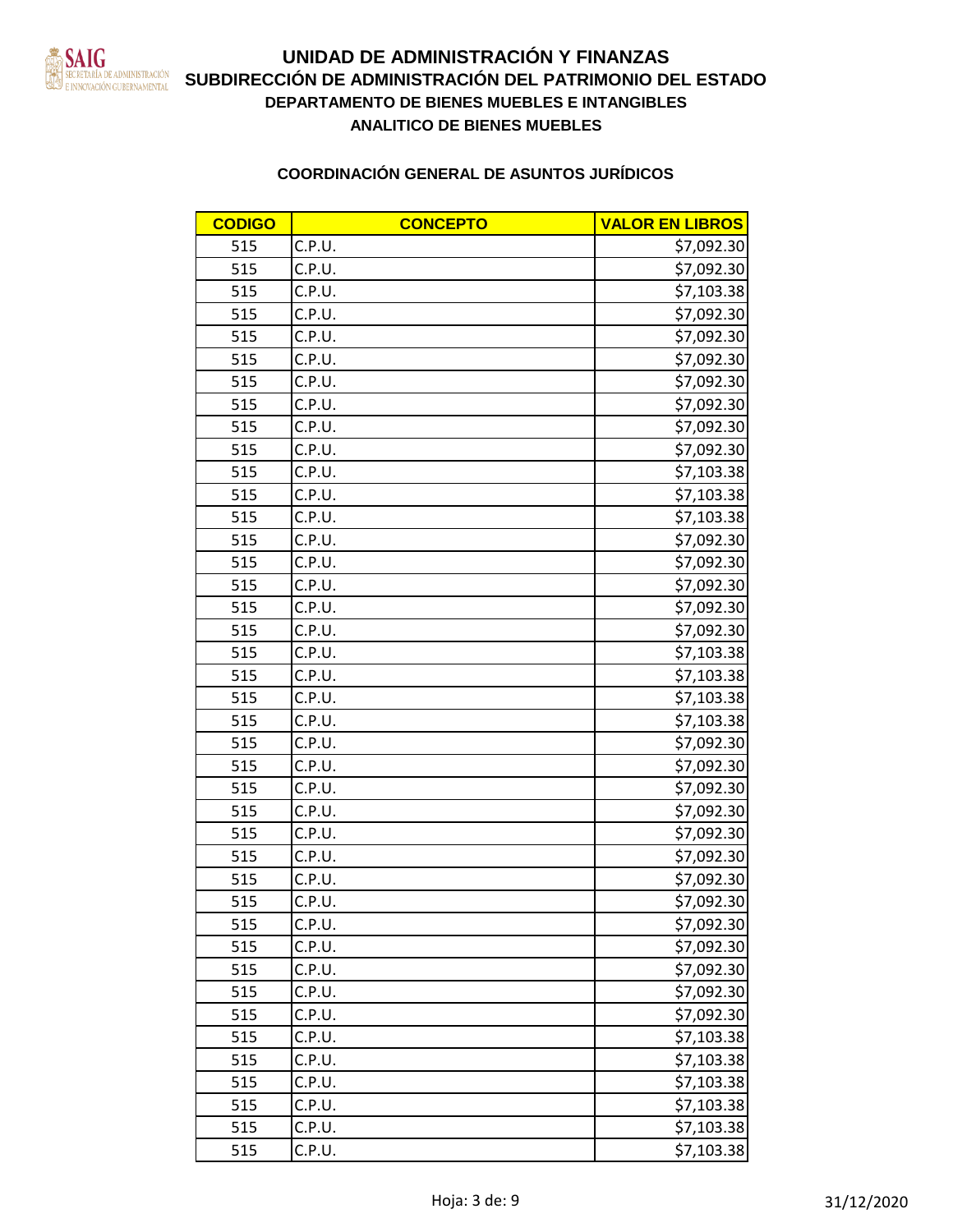

| <b>CODIGO</b> | <b>CONCEPTO</b>  | <b>VALOR EN LIBROS</b> |
|---------------|------------------|------------------------|
| 515           | C.P.U.           | \$7,103.38             |
| 515           | C.P.U.           | \$7,092.30             |
| 515           | C.P.U.           | \$7,092.30             |
| 515           | C.P.U.           | \$7,092.30             |
| 515           | C.P.U.           | \$7,092.30             |
| 515           | C.P.U.           | \$7,092.30             |
| 515           | C.P.U.           | \$7,092.30             |
| 515           | C.P.U.           | \$7,092.30             |
| 515           | C.P.U.           | \$7,092.30             |
| 515           | C.P.U.           | \$7,092.30             |
| 515           | C.P.U.           | \$7,092.30             |
| 515           | C.P.U.           | \$7,092.30             |
| 515           | C.P.U.           | \$7,103.38             |
| 515           | C.P.U.           | \$7,103.38             |
| 515           | C.P.U.           | \$7,103.38             |
| 515           | C.P.U.           | \$7,103.38             |
| 515           | C.P.U.           | \$7,103.38             |
| 515           | C.P.U.           | \$7,103.38             |
| 515           | C.P.U.           | \$7,103.38             |
| 515           | C.P.U.           | \$7,103.38             |
| 515           | <b>IMPRESORA</b> | \$8,995.83             |
| 515           | <b>IMPRESORA</b> | \$8,995.83             |
| 515           | <b>IMPRESORA</b> | \$8,995.83             |
| 515           | <b>IMPRESORA</b> | \$8,995.83             |
| 515           | <b>FACEPLATE</b> | \$2,186.27             |
| 515           | <b>IMPRESORA</b> | \$4,858.89             |
| 515           | <b>IMPRESORA</b> | \$4,858.89             |
| 515           | <b>LAPTOP</b>    | \$8,327.75             |
| 515           | <b>LAPTOP</b>    | \$8,327.75             |
| 515           | <b>LAPTOP</b>    | \$8,327.75             |
| 515           | <b>LAPTOP</b>    | \$8,327.75             |
| 515           | <b>LAPTOP</b>    | \$8,327.75             |
| 515           | <b>JACK</b>      | \$5,305.79             |
| 515           | <b>LAPTOP</b>    | \$6,141.66             |
| 515           | <b>LAPTOP</b>    | \$6,141.66             |
| 515           | <b>LAPTOP</b>    | \$6,141.66             |
| 515           | <b>LAPTOP</b>    | \$6,141.66             |
| 515           | <b>LAPTOP</b>    | \$8,327.75             |
| 515           | <b>LAPTOP</b>    | \$8,327.75             |
| 515           | <b>MONITOR</b>   | \$0.00                 |
| 515           | <b>MONITOR</b>   | \$0.00                 |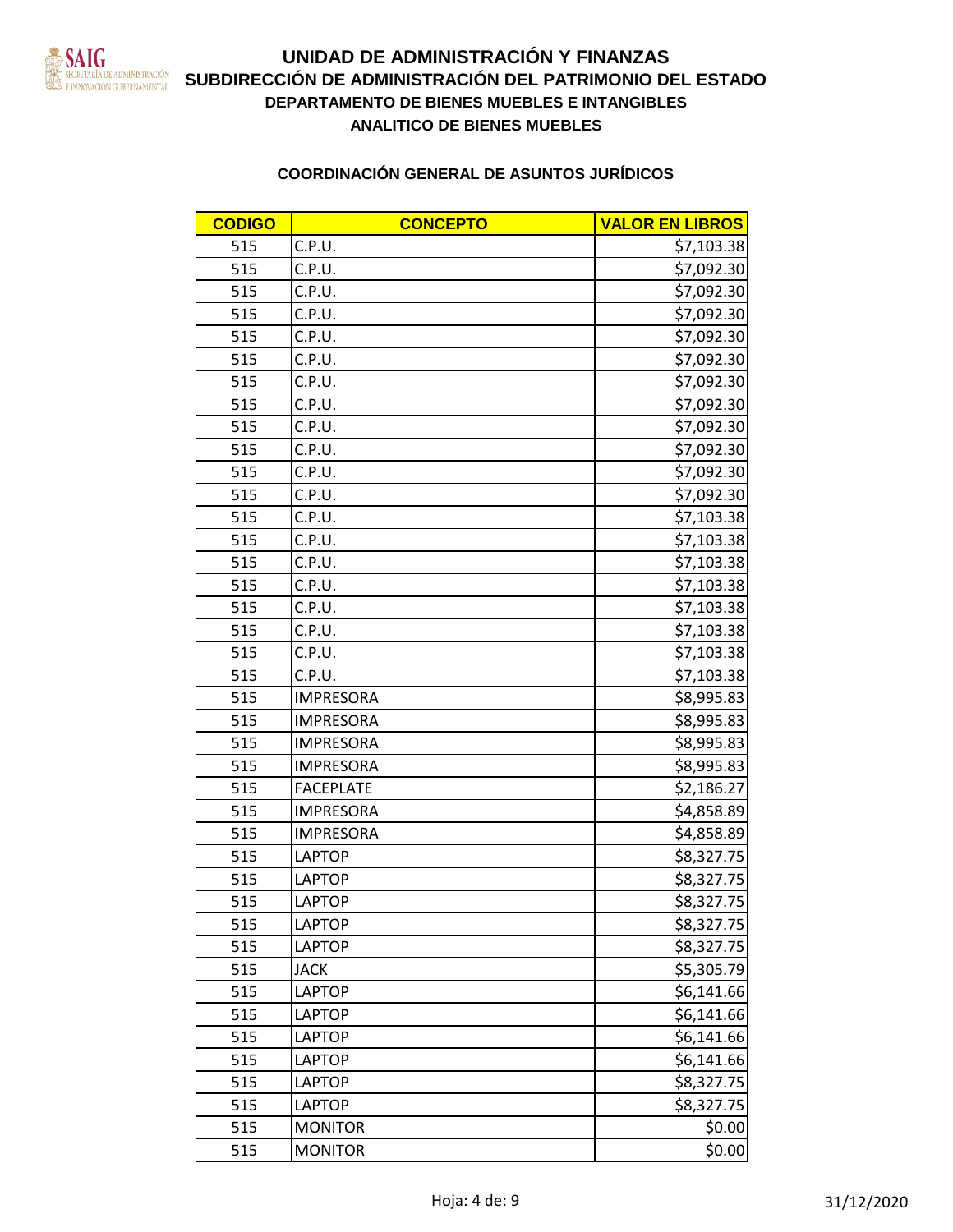

| <b>CODIGO</b> | <b>CONCEPTO</b> | <b>VALOR EN LIBROS</b> |
|---------------|-----------------|------------------------|
| 515           | <b>MONITOR</b>  | \$0.00                 |
| 515           | <b>MONITOR</b>  | \$0.00                 |
| 515           | <b>MONITOR</b>  | \$0.00                 |
| 515           | <b>MONITOR</b>  | \$0.00                 |
| 515           | <b>MONITOR</b>  | \$0.00                 |
| 515           | <b>MONITOR</b>  | \$0.00                 |
| 515           | <b>MONITOR</b>  | \$0.00                 |
| 515           | <b>MONITOR</b>  | \$0.00                 |
| 515           | <b>MONITOR</b>  | \$0.00                 |
| 515           | <b>MONITOR</b>  | \$0.00                 |
| 515           | <b>MONITOR</b>  | \$0.00                 |
| 515           | <b>MONITOR</b>  | \$0.00                 |
| 515           | <b>MONITOR</b>  | \$0.00                 |
| 515           | <b>MONITOR</b>  | \$0.00                 |
| 515           | <b>MONITOR</b>  | \$0.00                 |
| 515           | <b>MONITOR</b>  | \$0.00                 |
| 515           | <b>MONITOR</b>  | \$0.00                 |
| 515           | <b>MONITOR</b>  | \$0.00                 |
| 515           | <b>MONITOR</b>  | \$0.00                 |
| 515           | <b>MONITOR</b>  | \$0.00                 |
| 515           | <b>MONITOR</b>  | \$0.00                 |
| 515           | <b>MONITOR</b>  | \$0.00                 |
| 515           | <b>MONITOR</b>  | \$0.00                 |
| 515           | <b>MONITOR</b>  | \$0.00                 |
| 515           | <b>MONITOR</b>  | \$0.00                 |
| 515           | <b>MONITOR</b>  | \$0.00                 |
| 515           | <b>MONITOR</b>  | \$0.00                 |
| 515           | <b>MONITOR</b>  | \$0.00                 |
| 515           | <b>MONITOR</b>  | \$0.00                 |
| 515           | <b>MONITOR</b>  | \$0.00                 |
| 515           | <b>MONITOR</b>  | \$0.00                 |
| 515           | <b>MONITOR</b>  | \$0.00                 |
| 515           | <b>MONITOR</b>  | \$0.00                 |
| 515           | <b>MONITOR</b>  | \$0.00                 |
| 515           | <b>MONITOR</b>  | \$0.00                 |
| 515           | <b>MONITOR</b>  | \$0.00                 |
| 515           | <b>MONITOR</b>  | \$0.00                 |
| 515           | <b>MONITOR</b>  | \$0.00                 |
| 515           | <b>MONITOR</b>  | \$0.00                 |
| 515           | <b>MONITOR</b>  | \$0.00                 |
| 515           | <b>MONITOR</b>  | \$0.00                 |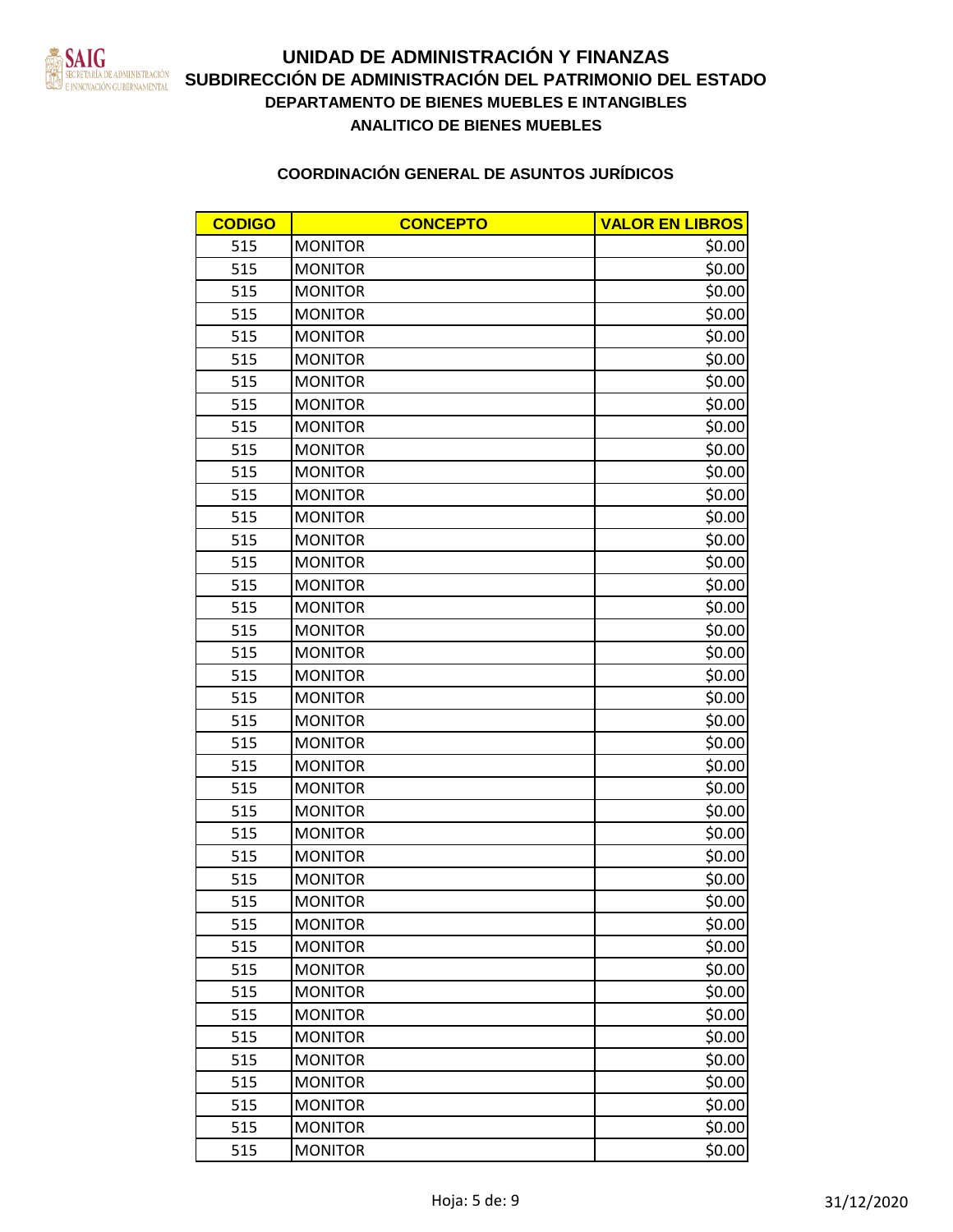

# **DEPARTAMENTO DE BIENES MUEBLES E INTANGIBLES SUBDIRECCIÓN DE ADMINISTRACIÓN DEL PATRIMONIO DEL ESTADO ANALITICO DE BIENES MUEBLES UNIDAD DE ADMINISTRACIÓN Y FINANZAS**

| <b>CODIGO</b> | <b>CONCEPTO</b>  | <b>VALOR EN LIBROS</b> |
|---------------|------------------|------------------------|
| 515           | <b>MONITOR</b>   | \$0.00                 |
| 515           | <b>MONITOR</b>   | \$0.00                 |
| 515           | <b>MONITOR</b>   | \$0.00                 |
| 515           | <b>MONITOR</b>   | \$0.00                 |
| 515           | <b>MONITOR</b>   | \$0.00                 |
| 515           | <b>MONITOR</b>   | \$0.00                 |
| 515           | <b>MONITOR</b>   | \$0.00                 |
| 515           | <b>MONITOR</b>   | \$0.00                 |
| 515           | <b>MONITOR</b>   | \$0.00                 |
| 515           | <b>MONITOR</b>   | \$0.00                 |
| 515           | <b>MONITOR</b>   | \$0.00                 |
| 515           | <b>MONITOR</b>   | \$0.00                 |
| 515           | <b>MONITOR</b>   | \$0.00                 |
| 515           | <b>MONITOR</b>   | \$0.00                 |
| 515           | <b>MONITOR</b>   | \$0.00                 |
| 515           | <b>MONITOR</b>   | \$0.00                 |
| 515           | <b>MONITOR</b>   | \$0.00                 |
| 515           | <b>MONITOR</b>   | \$0.00                 |
| 515           | <b>MONITOR</b>   | \$0.00                 |
| 515           | <b>MONITOR</b>   | \$0.00                 |
| 515           | <b>MONITOR</b>   | \$0.00                 |
| 515           | <b>MONITOR</b>   | \$0.00                 |
| 515           | <b>MONITOR</b>   | \$0.00                 |
| 515           | <b>MONITOR</b>   | \$0.00                 |
| 515           | <b>MONITOR</b>   | \$0.00                 |
| 515           | <b>MONITOR</b>   | \$0.00                 |
| 515           | <b>MONITOR</b>   | \$0.00                 |
| 515           | <b>MONITOR</b>   | \$0.00                 |
| 515           | <b>MONITOR</b>   | \$0.00                 |
| 515           | <b>MONITOR</b>   | \$0.00                 |
| 515           | <b>PANEL</b>     | \$2,027.22             |
| 515           | <b>PANEL</b>     | \$2,027.22             |
| 515           | <b>PANEL</b>     | \$2,027.22             |
| 515           | PANEL            | \$2,027.22             |
| 515           | <b>SERVIDOR</b>  | \$59,517.68            |
| 515           | <b>SWITCH</b>    | \$5,998.34             |
| 515           | <b>TELEFONO</b>  | \$2,358.59             |
| 515           | <b>LAPTOP</b>    | \$6,141.66             |
| 515           | <b>ROUTER</b>    | \$2,610.00             |
| 515           | <b>IMPRESORA</b> | \$2,984.80             |
| 515           | <b>IMPRESORA</b> | \$3,441.02             |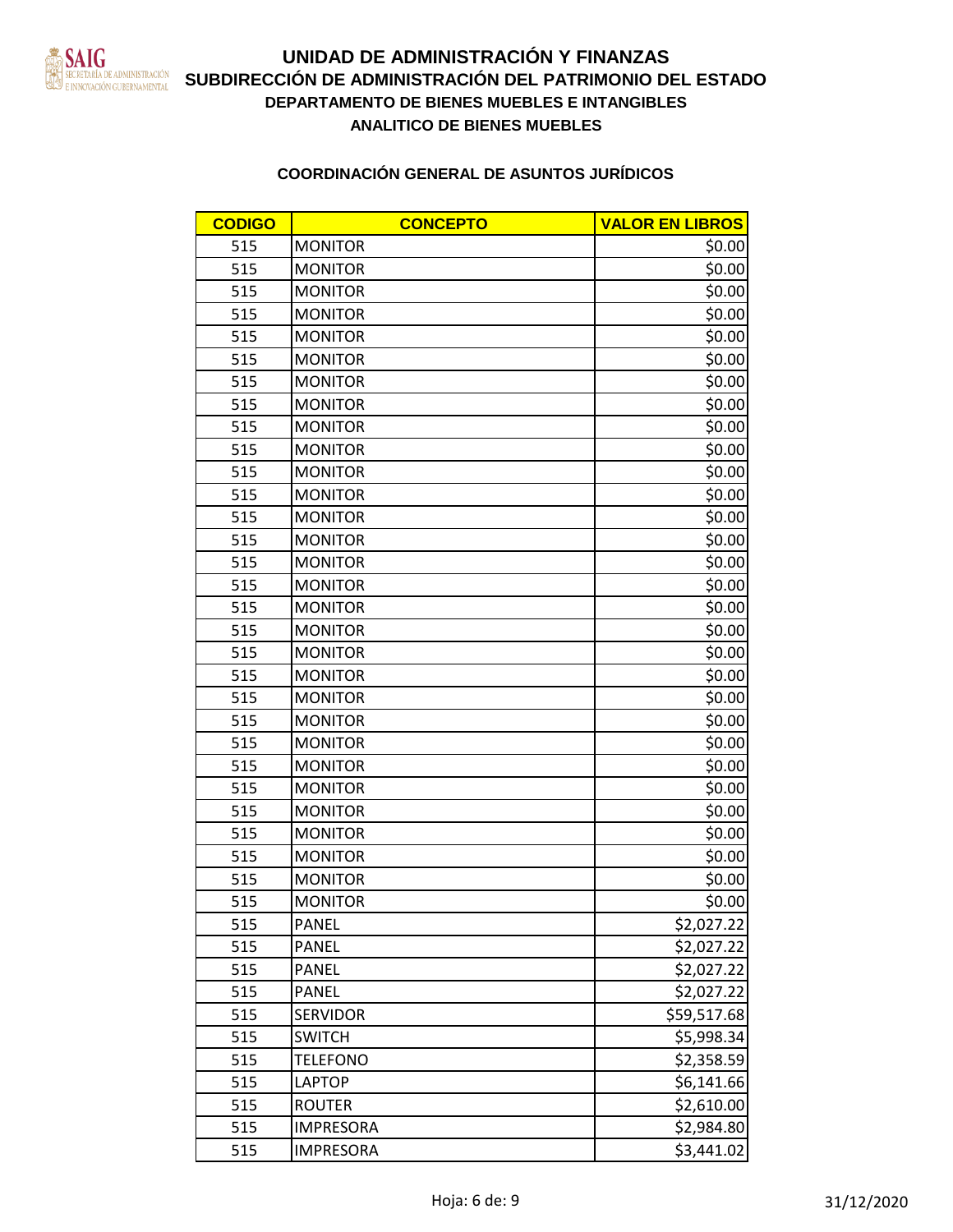

| <b>CODIGO</b> | <b>CONCEPTO</b>  | <b>VALOR EN LIBROS</b> |
|---------------|------------------|------------------------|
| 515           | <b>IMPRESORA</b> | \$3,441.02             |
| 515           | COMPUTADORA      | \$3,545.48             |
| 515           | <b>TELEFONO</b>  | \$3,066.06             |
| 515           | <b>TELEFONO</b>  | \$3,066.06             |
| 515           | <b>TELEFONO</b>  | \$1,401.46             |
| 515           | <b>TELEFONO</b>  | \$1,401.46             |
| 515           | <b>TELEFONO</b>  | \$1,401.46             |
| 515           | <b>TELEFONO</b>  | \$1,401.46             |
| 515           | <b>TELEFONO</b>  | \$1,401.46             |
| 515           | <b>TELEFONO</b>  | \$1,401.46             |
| 515           | <b>TELEFONO</b>  | \$1,401.46             |
| 515           | <b>TELEFONO</b>  | \$1,401.46             |
| 515           | <b>TELEFONO</b>  | \$1,401.46             |
| 515           | <b>TELEFONO</b>  | \$1,401.46             |
| 515           | <b>TELEFONO</b>  | \$1,401.46             |
| 515           | <b>TELEFONO</b>  | \$1,401.46             |
| 515           | <b>TELEFONO</b>  | \$1,401.46             |
| 515           | <b>TELEFONO</b>  | \$1,401.46             |
| 515           | TELEFONO         | \$1,401.46             |
| 515           | <b>TELEFONO</b>  | \$1,401.46             |
| 515           | <b>TELEFONO</b>  | \$1,401.46             |
| 515           | <b>TELEFONO</b>  | \$1,401.46             |
| 515           | <b>TELEFONO</b>  | \$1,401.46             |
| 515           | <b>TELEFONO</b>  | \$1,401.46             |
| 515           | <b>TELEFONO</b>  | \$1,401.46             |
| 515           | <b>TELEFONO</b>  | \$1,401.46             |
| 515           | COMPUTADORA      | \$24,901.33            |
| 515           | COMPUTADORA      | \$24,901.33            |
| 515           | COMPUTADORA      | \$24,901.33            |
| 515           | COMPUTADORA      | \$24,901.33            |
| 515           | COMPUTADORA      | \$25,257.07            |
| 515           | COMPUTADORA      | \$25,257.07            |
| 515           | COMPUTADORA      | \$20,899.33            |
| 515           | COMPUTADORA      | \$20,899.33            |
| 515           | COMPUTADORA      | \$20,899.33            |
| 515           | COMPUTADORA      | \$20,899.33            |
| 515           | COMPUTADORA      | \$20,899.33            |
| 515           | COMPUTADORA      | \$20,899.33            |
| 515           | COMPUTADORA      | \$20,899.33            |
| 515           | COMPUTADORA      | \$20,899.33            |
| 515           | COMPUTADORA      | \$20,899.33            |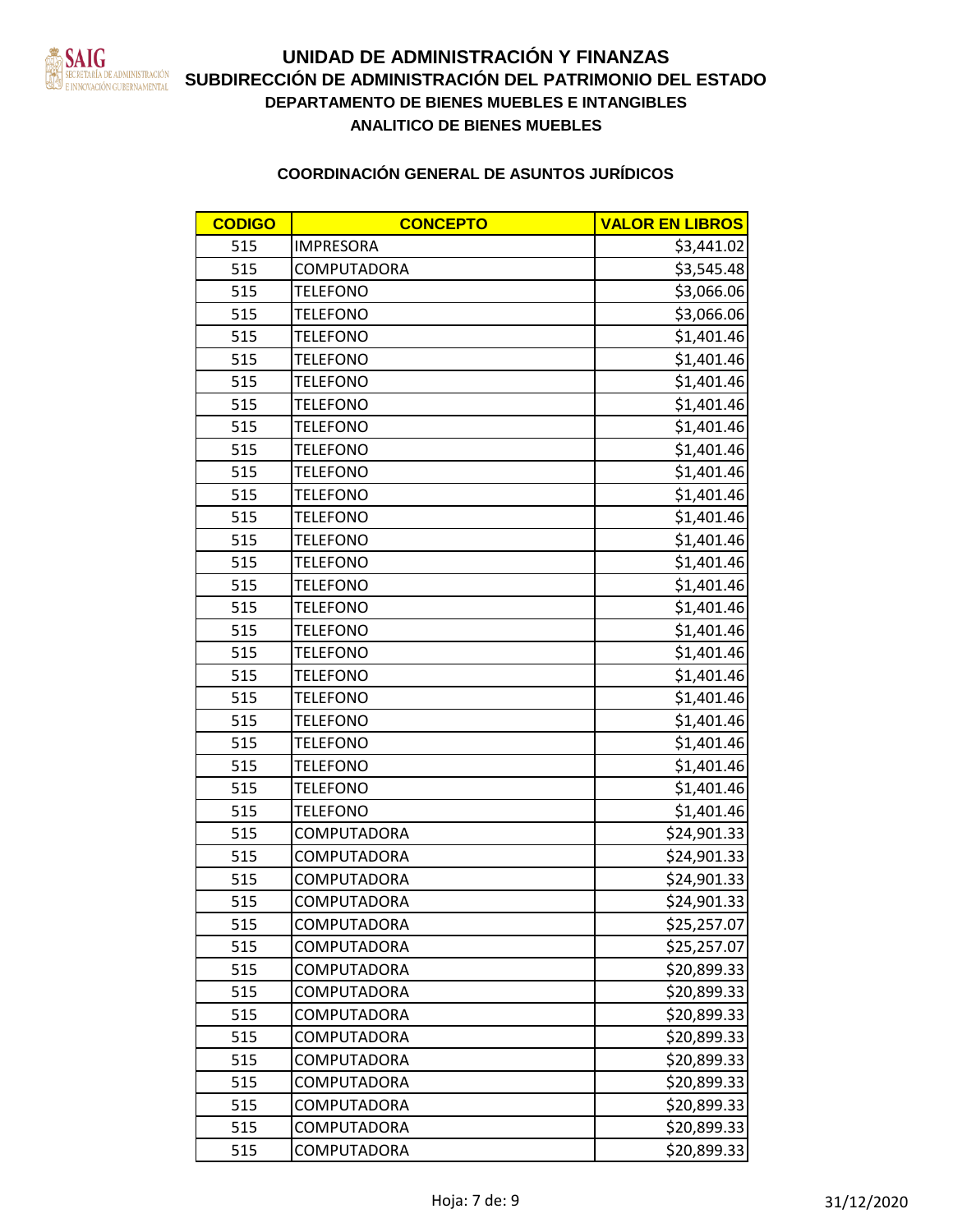

| <b>CODIGO</b> | <b>CONCEPTO</b>     | <b>VALOR EN LIBROS</b> |
|---------------|---------------------|------------------------|
| 515           | COMPUTADORA         | \$20,899.33            |
| 515           | COMPUTADORA         | \$20,899.33            |
| 515           | COMPUTADORA         | \$20,899.33            |
| 515           | COMPUTADORA         | \$20,899.33            |
| 515           | COMPUTADORA         | \$20,899.33            |
| 515           | COMPUTADORA         | \$20,899.33            |
| 515           | COMPUTADORA         | \$20,899.33            |
| 515           | <b>COMPUTADORA</b>  | \$20,899.33            |
| 515           | COMPUTADORA         | \$20,899.33            |
| 515           | COMPUTADORA         | \$20,899.33            |
| 515           | COMPUTADORA         | \$20,899.33            |
| 515           | COMPUTADORA         | \$20,899.33            |
| 515           | COMPUTADORA         | \$20,899.33            |
| 515           | <b>COMPUTADORA</b>  | \$20,899.33            |
| 515           | COMPUTADORA         | \$20,899.33            |
| 515           | COMPUTADORA         | \$20,899.33            |
| 515           | <b>LAPTOP</b>       | \$22,055.47            |
| 515           | MULTIPLEXOR         | \$11,116.67            |
| 515           | <b>ROUTER</b>       | \$6,314.27             |
| 515           | <b>SCANER</b>       | \$10,494.13            |
| 515           | <b>SWITCH</b>       | \$42,554.60            |
| 515           | <b>SWITCH</b>       | \$42,554.60            |
| 515           | <b>SWITCH</b>       | \$42,554.60            |
| 515           | <b>LAPTOP</b>       | \$4,290.29             |
| 515           | <b>MONITOR</b>      | \$0.00                 |
| 515           | <b>MONITOR</b>      | \$0.00                 |
| 519           | MAQUINA CALCULADORA | \$351.00               |
| 519           | <b>RELOJ</b>        | \$6,520.50             |
| 519           | MINISPLIT 18000 BTU | \$8,005.17             |
| 519           | MINISPLIT 18000 BTU | \$8,005.17             |
| 519           | MINISPLIT 18000 BTU | \$8,005.17             |
| 519           | MINISPLIT 18000 BTU | \$10,063.37            |
| 519           | MINISPLIT 18000 BTU | \$10,063.37            |
| 521           | <b>PROYECTOR</b>    | \$2,958.00             |
| 521           | <b>PROYECTOR</b>    | \$2,958.00             |
| 521           | VIDEO-PROYECTOR     | \$7,471.37             |
| 523           | CAMARA              | \$3,989.70             |
| 523           | VIDEO-PROYECTOR     | \$4,886.86             |
| 564           | AIRE ACONDICIONADO  | \$6,059.93             |
| 564           | AIRE ACONDICIONADO  | \$6,059.93             |
| 564           | CONDENSADOR         | \$4,284.75             |